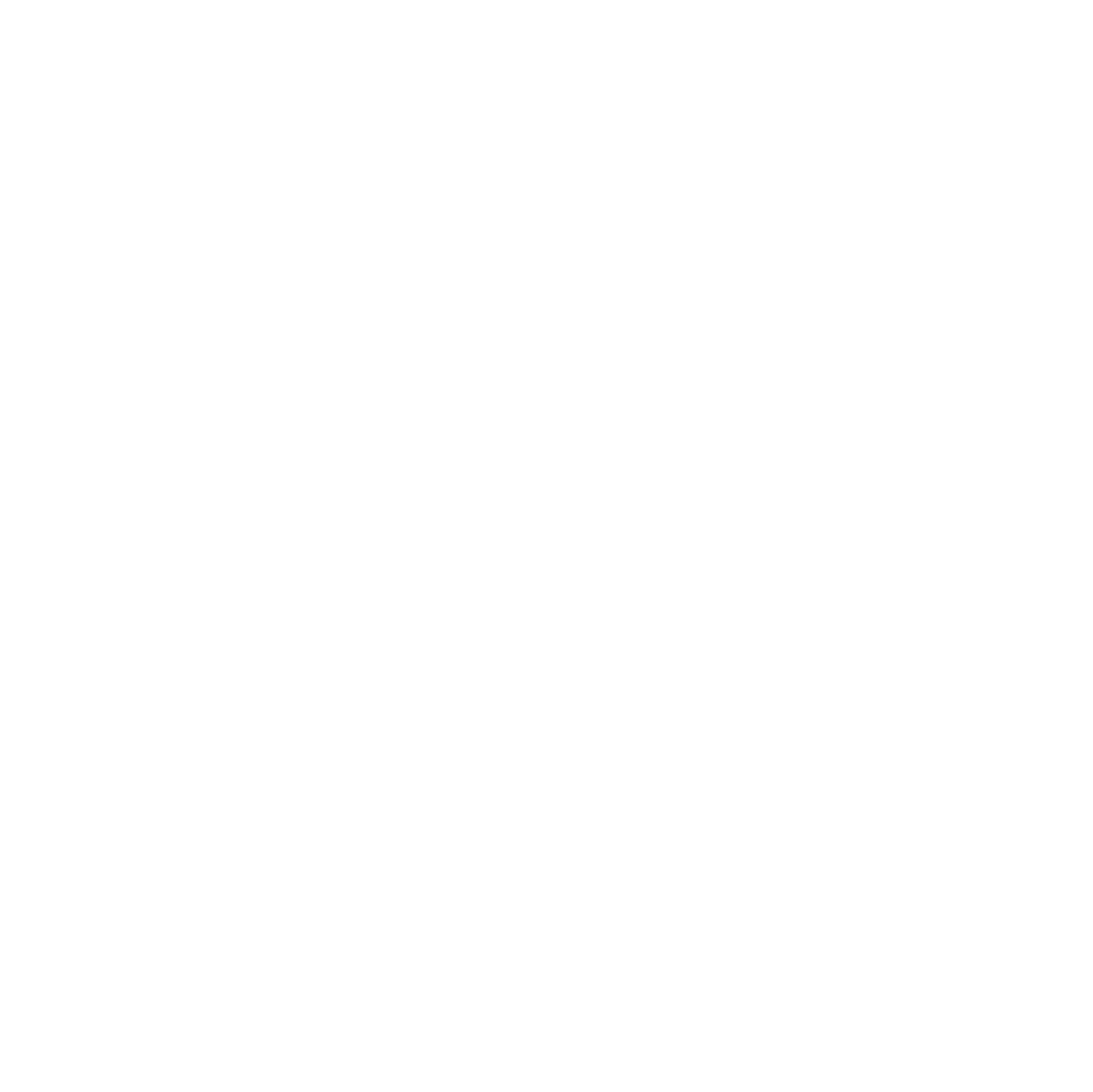*Become* MY RITUALS MEMBER *and receive a welcome gift with your next purchase in House of Rituals, on Rituals.com or in one of our Rituals stores.* 

> *Go to rituals.com/myrituals for more information about My Rituals and the advantages.*











SOUL



FROM SUNRISE TO SUNSET

> FOUR ELEMENTS



FOOD FOR THE SOUL

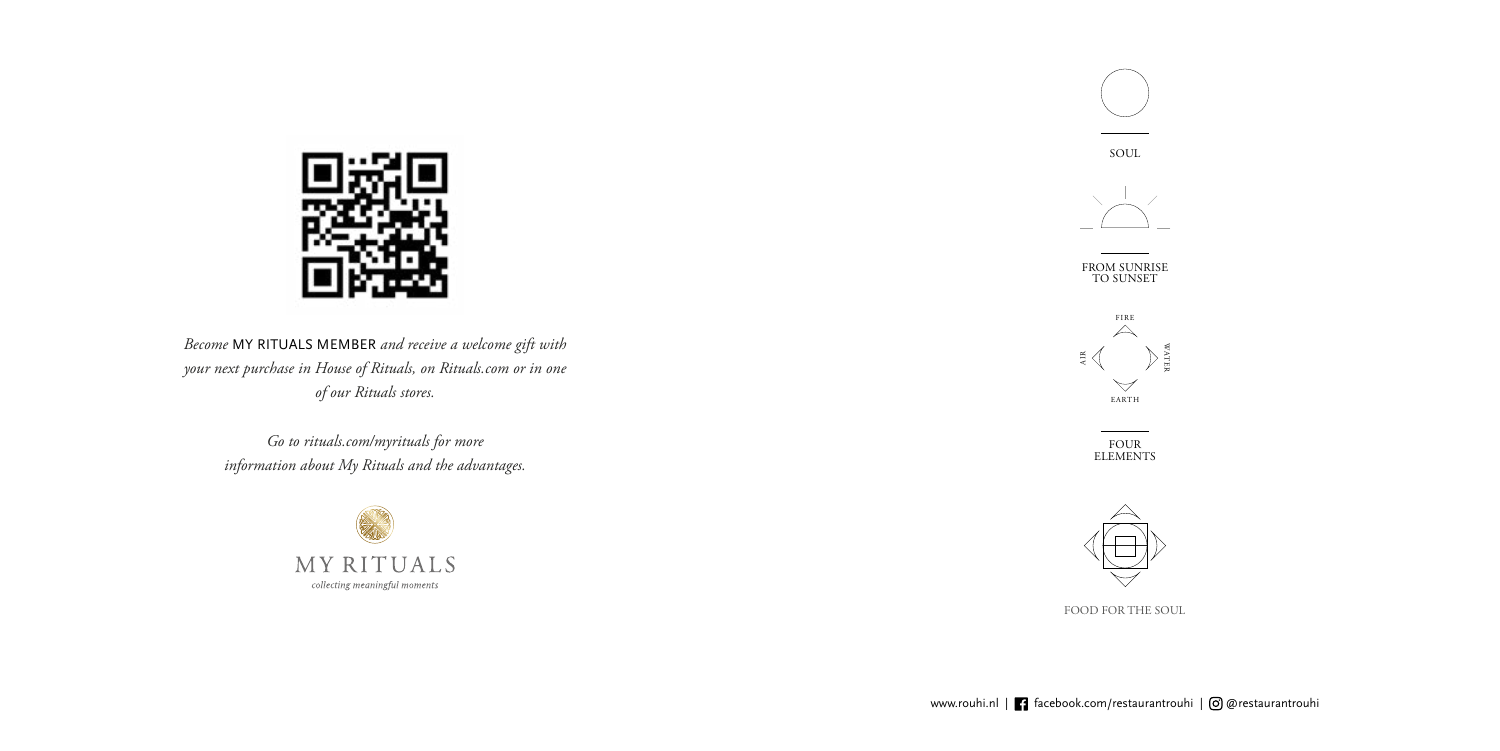*''At Rouhi, we present you a surprising mixture of flavors, textures and aromas. Inspired by a rich Asian cuisine, using Dutch and seasonal ingredients, chef Renaud Goigoux serves you his take on contemporary fusion cooking.*

*Experience a world where " East meets West''.–*

WELCOME AT ROUHI

### **COFFEE & TEA**



| S<br>NC | Ginger tea / gember thee | 3,70 |
|---------|--------------------------|------|
|         | Mint/ munt               | 3,70 |
| INFUSI  | Kurkuma/turmeric         | 3,70 |
|         | Star anish cinnamon      | 3,70 |
| —<br>⊞  | Hibiscus & lemon melisse | 3,70 |
|         |                          |      |

|                   | Ginger tea / gember thee  | 3,70 |
|-------------------|---------------------------|------|
|                   | Mint/ munt                | 3,70 |
|                   | Kurkuma/turmeric          | 3,70 |
|                   | Star anish cinnamon       | 3,70 |
| FRESH - INFUSIONS | Hibiscus & lemon melisse  | 3,70 |
|                   |                           |      |
|                   | Earl Grey Royal           | 3,60 |
| DRIED - INFUSIONS | Si Ling Chi Impérial      | 3,60 |
|                   | African Breakfast         | 3,60 |
|                   | Shangri-Lâ Temple         | 3,60 |
|                   | Korean Deahsan Nokcha     | 3,60 |
|                   | Traditional Nanah Marocco | 3,60 |
|                   | C'est la Vie! (Rooibos)   | 3,60 |
|                   | Kamille                   | 3,60 |

| Coffee / koffie                                 | 3,10  |
|-------------------------------------------------|-------|
| Espresso                                        | 3,10  |
| Espresso macchiato                              | 3,35  |
| Cortado                                         | 3,35  |
| Double espresso / dubbele                       | 3,70  |
| espresso                                        |       |
| Cappuccino                                      | 3,50  |
| Flat white                                      | 3,80  |
| Latte macchiato                                 | 3,80  |
| Latte                                           | 3,70  |
| Choose your favorite milk:<br>soy, oat, coconut | 0, 50 |
| Kies je favoriete melk:<br>soja, haver, kokos   | 0, 50 |
| Hot chocolate milk                              | 3,70  |
| Matcha latte                                    | 4,50  |
| Chai latte                                      | 4,50  |
| special milk                                    | 0,50  |

COFFEE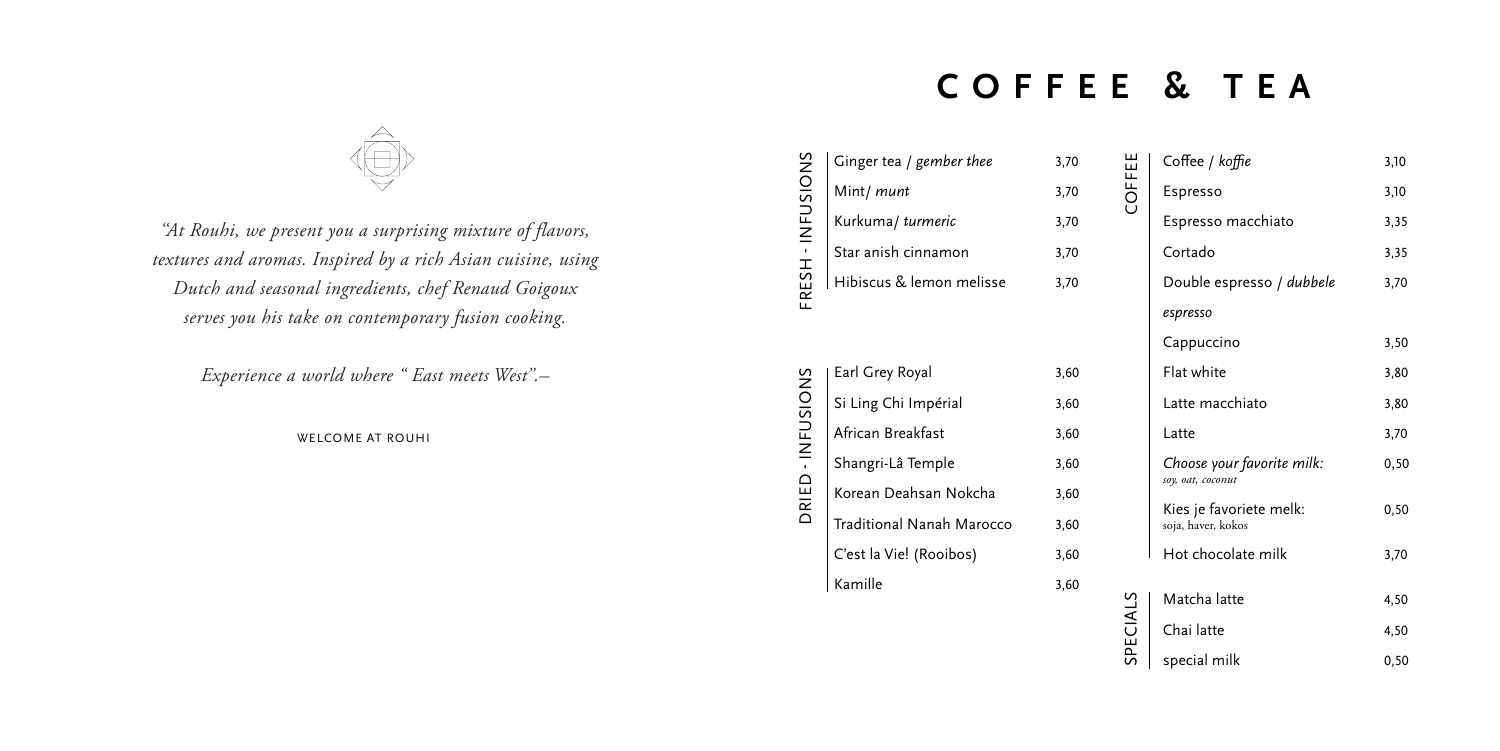Choose your main: meat, fish or vegetarian

*Sourdough Bread Butter of Za'atar*

Sashimi Harder fish, shiso, pruimen *Grey mullet, shiso, plums*

II Asparagus\* Wasabi, lavas, gerookte eidooier *Wasabi, lovage, smoked egg yolk*

III Oyster mushroom\* BBQ paddenstoelen, eierdooier, tozasu vinaigrette *BBQ mushroom, egg yolk, tozasu vinaigrette*

> IV Halibut Langoustine bouillon, venkel, yuzu *Langoustine bouillon, fennel, yuzu*

Or slow cooked veal or cauliflower

V Eggplant ice cream Witte chocolade, miso caramel *White chocolate, miso caramel*

### **ROUHI C H E F S M E N U**



\* Vegetarian or pescetarian also possible, please inform us on dietary requirements or allergies 5 courses 59



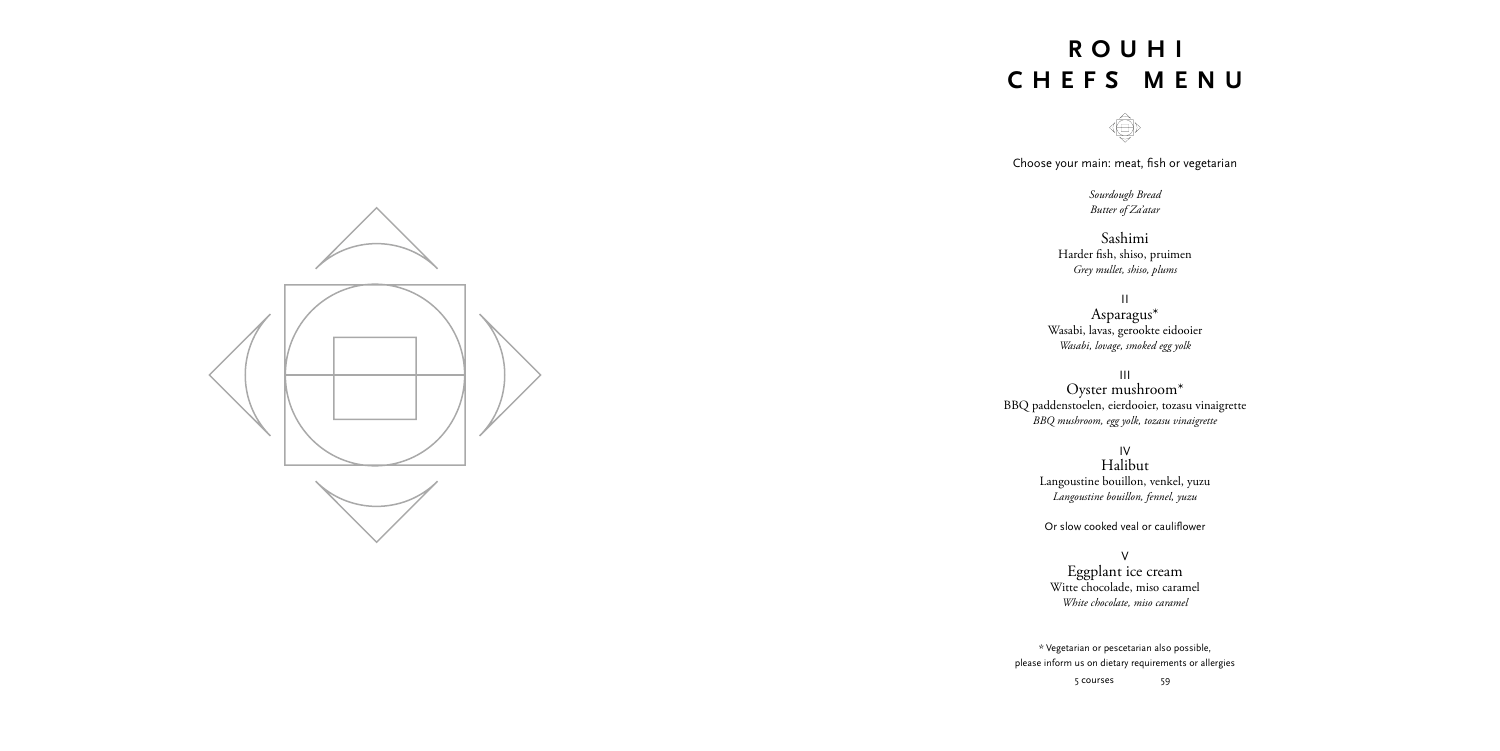STARTERS

STARTERS

| Signature oyster<br>Kinilaw, zoet zure ui                                                                            | (PER OYSTER)        |    |
|----------------------------------------------------------------------------------------------------------------------|---------------------|----|
| Kinilaw, sweet and sour onion                                                                                        |                     |    |
| Rösti<br>Krab salade, kimchi, ikura<br>Crab salad, kimchi, ikura                                                     |                     | 15 |
| Yakitori chicken skewer<br>BBQ kip, bosui, gepofte rijst garnituur<br>BBQ chicken, spring onion, puffed rice garnish | (PER <sub>2</sub> ) | 12 |
| Chicken dumpling<br>Krokante chili, bosui, sojasaus<br>Crispy chili, spring onion, soy sauce                         | (6 PIECES)          | g  |
| Miso soup*<br>Paddenstoelen, bosui, rettich<br>Mushroom, spring onion, daikon                                        |                     | 10 |

*To experience the full taste of Rouhi we recommend you to choose 2 to 3 dishes per person.*

# **ALL DAY À LA CARTE**

|           | Gramona 'La Cuvée' Brut<br>Cava            | 9,95 | 53    |
|-----------|--------------------------------------------|------|-------|
| SPARKLING | Veuve Clicquot brut<br>Champagne           | 15,5 | 76    |
|           | Veuve Clicquot brut rosé<br>Champagne      |      | 86    |
|           | Organic sparkling tea Bla<br>Non-alcoholic | 5,75 | 27,50 |
|           | Organic sparkling tea Gron<br>5% alcohol   | 6.75 | 31    |

|                | Halibut                                    | 21 |
|----------------|--------------------------------------------|----|
|                | Langoustine bouillon, venkel, yuzu         |    |
| ROUHI SPECIALS | Langoustine bouillon, fennel, yuzu         |    |
|                | Fish of the day                            | 21 |
|                | Doperwt, miso, zuring                      |    |
|                | Green peas, miso, sorrel                   |    |
|                | Asparagus*                                 | 15 |
|                | Wasabi, lavas, gerookte eidooier           |    |
|                | Wasabi, lovage, smoked egg yolk            |    |
|                | Cauliflower*                               | 13 |
|                | Sesam, truffel, furikake                   |    |
|                | Sesame, truffle, furikake                  |    |
|                | Slow cooked Veal "Sukade"                  | 21 |
|                | Paddenstoelen duxelles, gember, sambai jus |    |
|                | Musroom duxelles, ginger, sambai jus       |    |

GLASS BOTTLE

| WHITE<br>Les Grès Viognier<br>La Colombette Chardonnay<br>Kamptal Grüner Veltliner<br>Sophie te' Blanche sauvignon blanc | 6<br>6,75<br>7,75<br>7,75 | 27,50<br>31<br>36<br>36 |
|--------------------------------------------------------------------------------------------------------------------------|---------------------------|-------------------------|
| <b>ROSE</b><br>Principato Pinot Grigio Rosato<br>Whispering Angel rosé                                                   | 6<br>7,75                 | 27,50<br>36             |
| RED<br>Agriverde Montepulciano d'Abruzzo<br>Fabre Montmayou Patagonia Malbec<br>Siegel Cabernet Sauvignon                | 6<br>6,75<br>7,75         | 27,50<br>31<br>36       |

Please ask for our extended wine list

|                                                                                                                     | GLASS | <b>ROTTI F</b> |
|---------------------------------------------------------------------------------------------------------------------|-------|----------------|
| Hakutsuru Nigori<br>Yuzushu Sake<br>Zachte sake met een licht zoete smaak<br>Soft sake with a naturally sweet taste | 5,75  | 26,50          |
| Choya Plum wine<br>Zoete pruimenwijn<br>Sweet plum wine                                                             | 5,75  | 26,50          |
| Coteaux de L'Aubance<br>Intense witte, fruitige wijn<br>Intens fruity white wine                                    | 7,75  | 41             |

DESSERTWINE

DESSERTWINE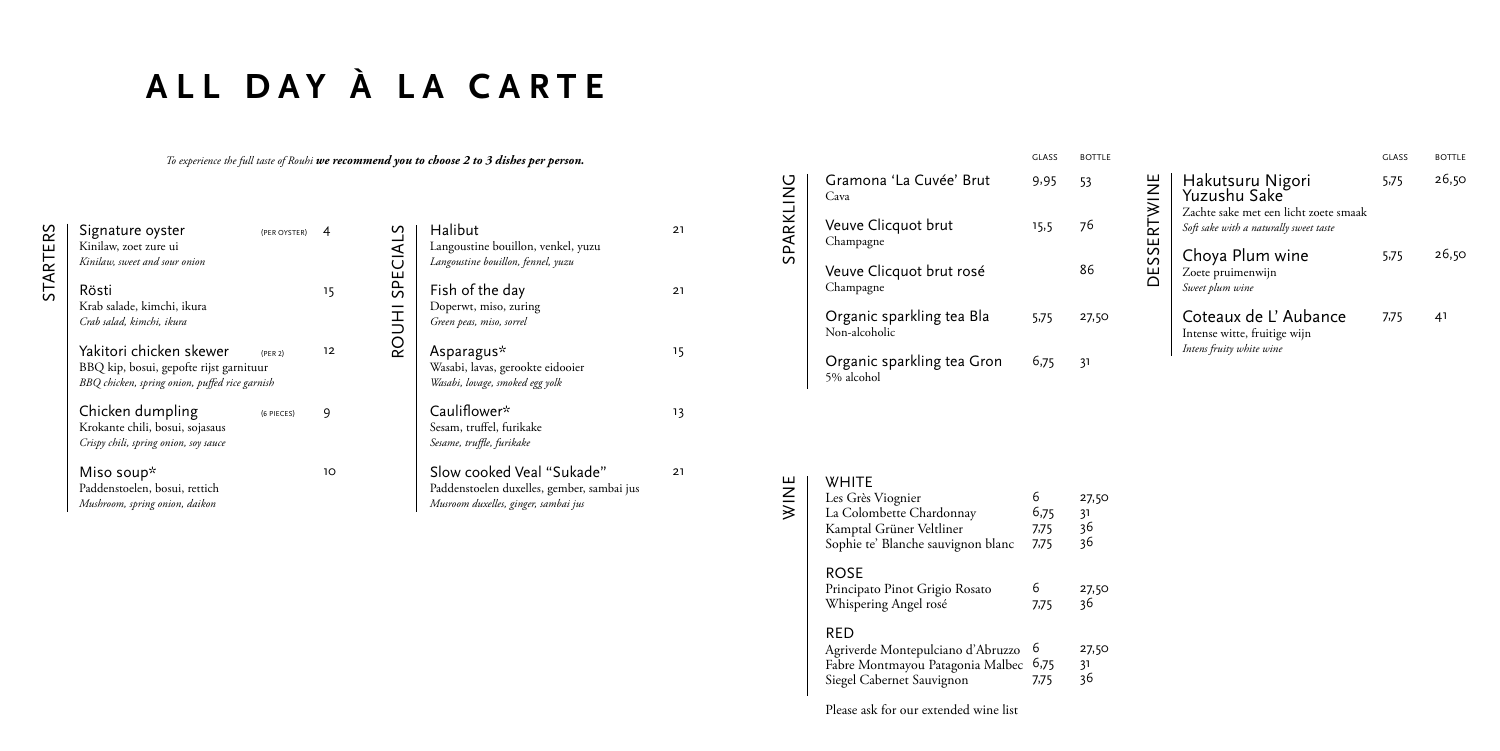| Earth water (0,33cl)<br>Sparkling / still                                        | 3,50 |
|----------------------------------------------------------------------------------|------|
| Earth water (0.75cl)<br>Sparkling / still                                        | 7,50 |
| Soda's<br>Coca Cola / Coca Cola Zero / Fanta Orange /<br>Fanta Casis / Sprite    | 3,60 |
| Lemonaid+<br>Biological passionfruit juice                                       | 4    |
| Royal Bliss Soda's<br>Tonic / Bitter Lemon / Ginger Beer / Ginger Ale            | 4    |
| Organic Juice<br>Apple / Apple Pear                                              | 4    |
| Charitea<br>Green ice-tea / Slightly sparkling ice-tea                           | 4    |
| YAYA Kombucha Original<br>Green- and black tea, living Kombuchaculture,<br>sugar | 4    |

| n<br>ш<br>$rac{1}{5}$ | Fries<br>Miso mayonaise<br>Miso mayonnaise                                       |  |
|-----------------------|----------------------------------------------------------------------------------|--|
|                       | Green salad<br>Little gem, eidooiers, furikake<br>Little gem, egg yolk, furikake |  |
|                       | Sourdough bread<br>Boter, za' atar<br>Butter, za' atar                           |  |

## **DRINKS**

COLD DRINKS

**COLD DRINKS** 

BEERS

| Heineken<br>Bottled with alcohol / non alcohol 0.0% | 3,85 |
|-----------------------------------------------------|------|
| Oedipus<br>Thai Thai - Spicy Triple                 | 5,95 |
| Brouwerij 't IJ<br>IJwit                            | 5,95 |
| Brouwerij 't IJ<br>Blondie                          | 5,95 |
| Gaia<br>Ipa                                         | 5,95 |

### Strawberry Shiso, matcha, yoghurt *Shiso, matcha, yoghurt*

Panna cotta Rabarber, yuzu, limoenblad *Rhubarb, yuzu, lime leaf*

### Lemon Yuzu pie Taartschelp, Japanse citrus

*Tart shell, Japanese citrus*

### Chocolate Tartelette

Taartschelp, chocolade ganache *Tart shell, chotolate ganache*

8

8

6,50

6,50